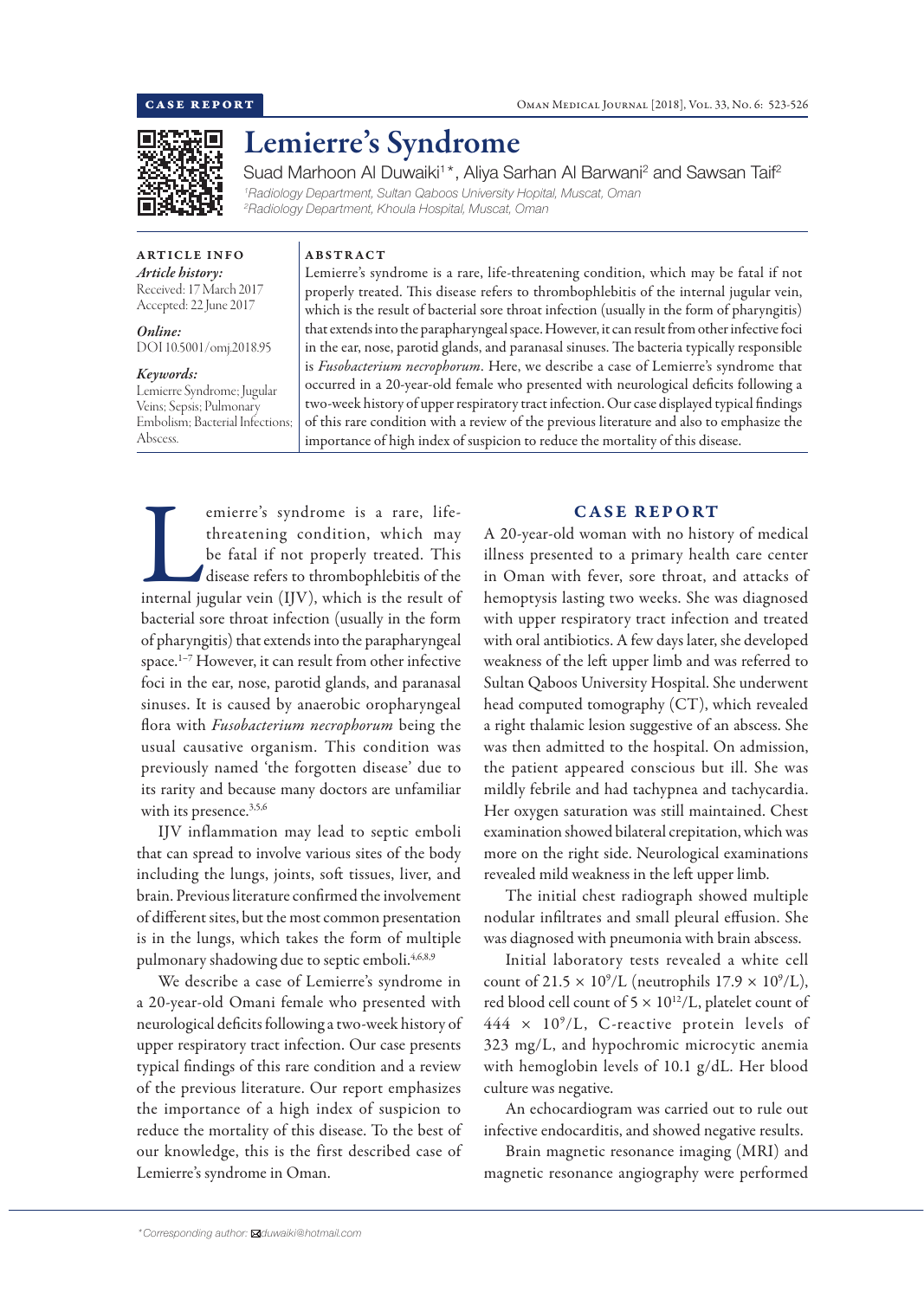

Figure 1: (a) Axial T1-weighted contrast-enhanced magnetic resonance imaging of the brain showed right thalamic abscess (red arrow). (b) Magnetic resonance angiography showing non-visualization of the transverse sinus, sigmoid sinus, and the internal jugular vein (red arrow).

revealing a right thalamic abscess as well as extensive cerebral venous thrombosis involving the left IJV, left straight, and sigmoid and transverse sinuses [Figure 1]. Chest CT was performed for further evaluation of the lungs and major vessels in the neck, which revealed multiple bilateral lung consolidations and atelectatic changes and filling defects in the segmental branches of the pulmonary arteries in keeping with pulmonary embolism [Figure 2]. It also showed thrombosis of the left IJV [Figure 3].

In view of these imaging findings, a diagnosis of Lemierre's syndrome was made. She was started on intravenous antibiotics (ceftriaxone 2 g twice daily, cloxacillin 2 g every six hours, and clindamycin 600 mg every six hours) and anticoagulation therapy (enoxaparin). Following treatment, the patient showed dramatic clinical improvement with all blood parameters returned to normal. Repeated chest radiographs showed improvement

of the pulmonary shadowing. A follow-up brain CT showed a reduction in the size of the abscess. She was then discharged on oral antibiotics. The patient did not make further outpatient visits, although advised.

## DISCUSSION

Lemierre's syndrome was first described in the 1930s by Andre Lemierre, who studied a series of throat infection cases with cervical extension and septicemia. It was known as 'the forgotten disease,' but in the recent years, the number of published cases has increased. The reason for the increase in the number of cases of Lemierre's syndrome is believed to be the more prudent and judicious antibioticprescribing habits in the setting of upper respiratory tract infections, especially pharyngitis, which used to be treated swiftly with penicillin.<sup>1,2,10</sup> Some



Figure 2: (a) Pulmonary angiography with computed tomography of the chest showing a filling defect denoting embolism in the lower lobe segmental branch of the left pulmonary artery (red arrow). (b) The lung fields show multiple atelectatic changes (red arrows) and bilateral pleural effusion.

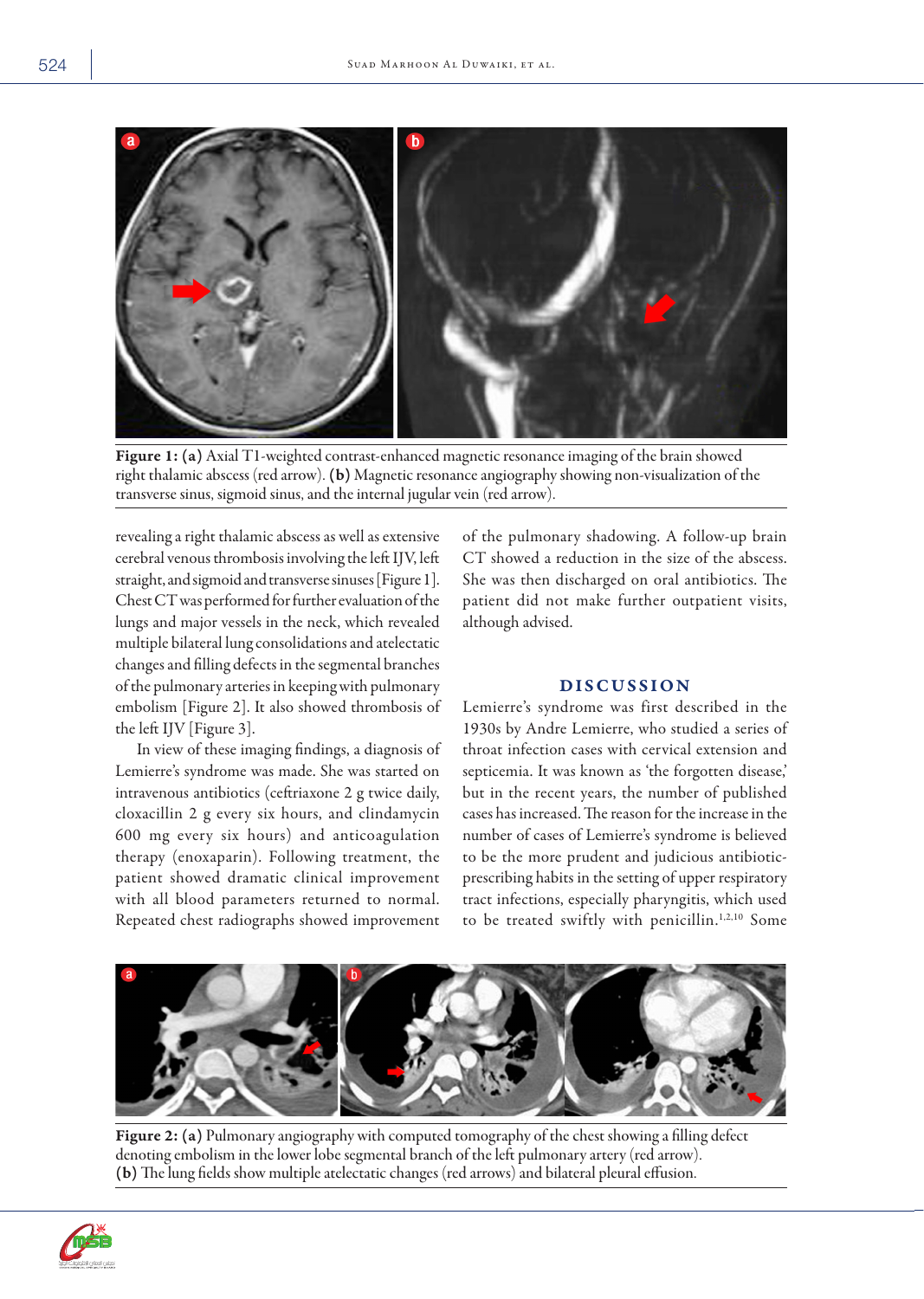

Figure 3: Contrast-enhanced computed tomography showing a filling defect obstructing the left internal jugular vein denoting thrombosis (red arrow).

studies have linked the use of non-steroidal antiinflammatory drugs and steroids, both commonly prescribed to treat pharyngitis, to enhanced bacterial virulence and spread.3 It is most commonly seen in the second and third decades of life (51% and 20%, respectively) with no sex predominance.8 Patients are more vulnerable to this disease during late winter and early spring seasons.9

*Fusobacterium* species are normal flora of the oral cavity, female genital tract, and gastrointestinal tract. *F. nucleatum* and *F. necrophorum* are the most common pathogens causing Lemierre's syndrome.<sup>4</sup> Patients usually present with throat infection followed by local invasion of the lateral pharyngeal space and extension of the disease to the IJV as septic thrombophlebitis.8 Between 63–100% patients develop metastatic infections, commonly to the lungs.<sup>5</sup>

Radiologists play a crucial role in the diagnosis of IJV thrombosis. Chest X-rays typically demonstrate pulmonary infiltration. Ultrasound is inexpensive and easily available, but it is an operatordependent investigation. It is commonly used first to diagnose the thrombosed IJV and shows no Doppler flow and incompressible vein.<sup>11</sup> CT will subsequently confirm the diagnosis by showing distended thrombosed veins with enhancing walls and intraluminal filling defects.5 MRI is used as a second line of study because it is expensive and not available in all healthcare facilities. It is performed

to demonstrate the extension of thrombosis to the brain  $4$ 

The treatment of choice of *Fusobacterium* species in Lemierre's syndrome is aggressive antibiotics; a combination of intravenous penicillin and metronidazole is most commonly used. Surgical or radiological drainage of pulmonary abscess, mediastinal abscess, or empyema may be recommended if present. The treatment duration is typically 3–6 weeks.3 Anticoagulation therapy has a conflicted role and is only used in 30% of cases. It is combined with antibiotics in patients with extensive and severe thrombosis not responding to antibiotics.12 The mortality rate of this disease is 0–18% and the rate of disseminated intravascular coagulation is 3-9%.<sup>5</sup>

Review of the previous literature shows that fever, sore throat, neck pain, and neck lymphadenopathy are the most common first presentation of the disease.3–8,11,12 Thrombosis of IJV is detected in Doppler ultrasound of the neck or CT study. Some cases complicated with metastatic infection, mostly to the chest.3,4,6,7,11 Our case of Lemierre's syndrome presented with similar symptoms of a sore throat with fever and complicated with metastatic infection to the chest and brain. Early suspicion and recognition of the disease by physicians and radiologists is crucial for early management and prevention of further spread of infection.

## **CONCLUSION**

Lemierre's syndrome should be suspected in young, healthy patients with prolonged symptoms of pharyngitis. Such patients could develop septicemia, pneumonia, or atypical lateral neck pain. It is a rare disease in the modern era of antimicrobial therapy. The diagnosis is often confirmed by the identification of IJV thrombophlebitis by imaging and growth of anaerobic bacteria *F. necrophorum* on blood culture. The treatment is prolonged antibiotic therapy combined with anticoagulants.

### *Disclosure*

The authors declared no conflicts of interest.

#### references

- 1. Dholakia S, Hashimi Y. Doctor, I have a sore throat. BMJ Case Rep 2013 Jan 31;2013. pii: bcr2012007736.
- 2. Love WE, Zaccheo MV. Lemierre's syndrome: more judicious antibiotic prescribing habits may lead to the